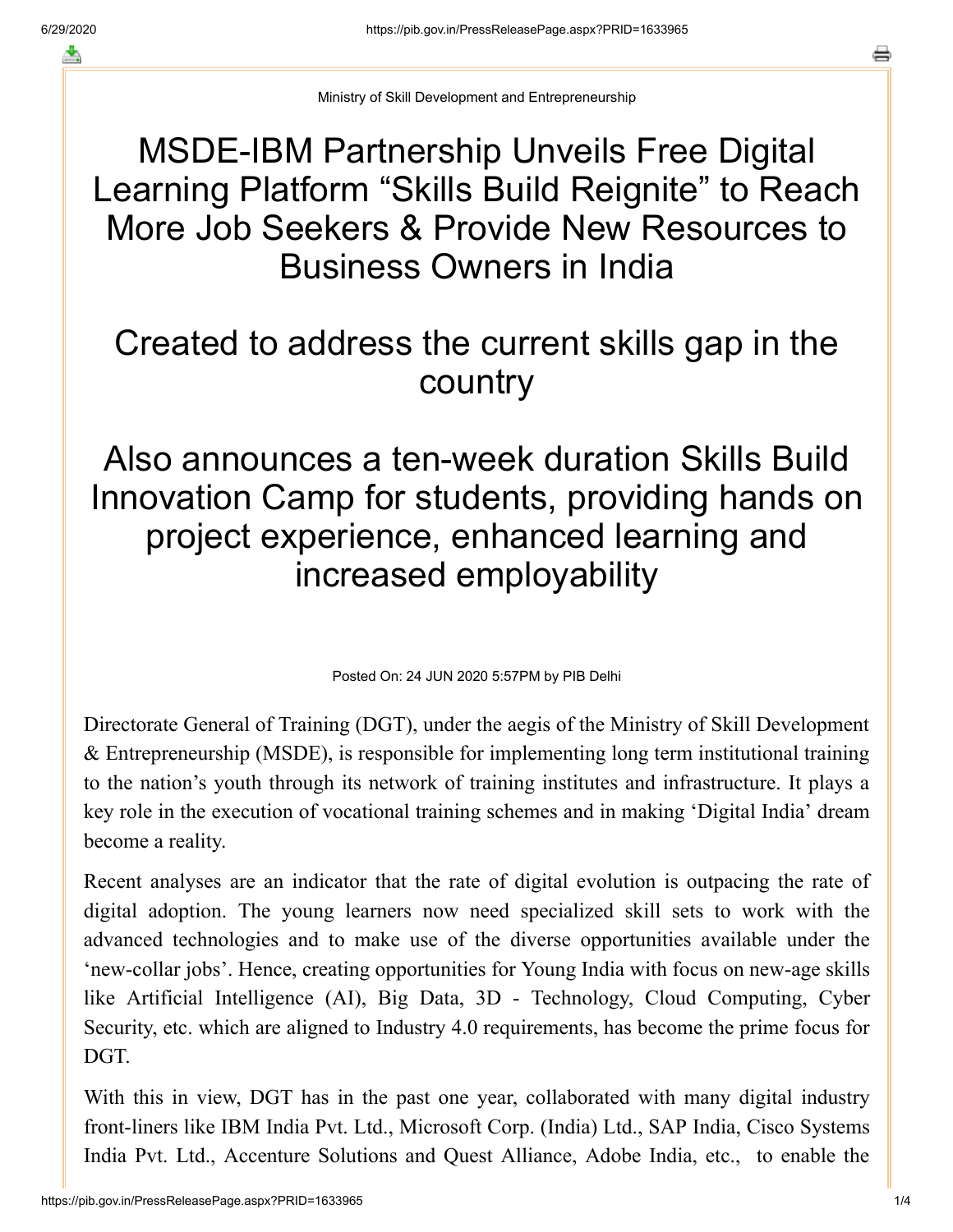students to become industry-ready. Even in the current scenario of the continuous impact of COVID-19, DGT is lining up with the industry partners in its efforts for enabling blended /elearning with a combination of multimedia and similar digital resources for the students/ trainees, trainers and the administrators, by providing anytime, anywhere online digital content through its BharatSkills learning platform (https://bharatskills.gov.in).

One such strong and growing partnership has been between DGT and IBM India with some unique and first of a kind program. IBM has committed to provide multifaceted digital skill training in the area of Cloud Computing and Artificial Intelligence (AI) to students & trainers across the nation in the National Skill Training Institutes (NSTIs) and Industrial Training Institutes (ITIs).

Now, in its effort to address the current skills gap in the country, IBM and its partners are today introducing the **SkillsBuild Reignite and the SkillsBuild Innovation Camp.** 



The SkillsBuild Reignite tends to provide job seekers and entrepreneurs, with access to free online coursework and mentoring support designed to help them reinvent their careers and businesses. Job seekers, individual business owners, entrepreneurs and any individual with learning aspirations can now tap into host of industry relevant content on topics including Artificial intelligence, Cloud, Data analytics and security to reskill and upskill themselves, at no cost. Its special feature is the personalized coaching for entrepreneurs, seeking advice to help establish or restart their small businesses as they begin to focus on recovery to emerge out of the COVID 19 pandemic. Courses for small business owners include, for example,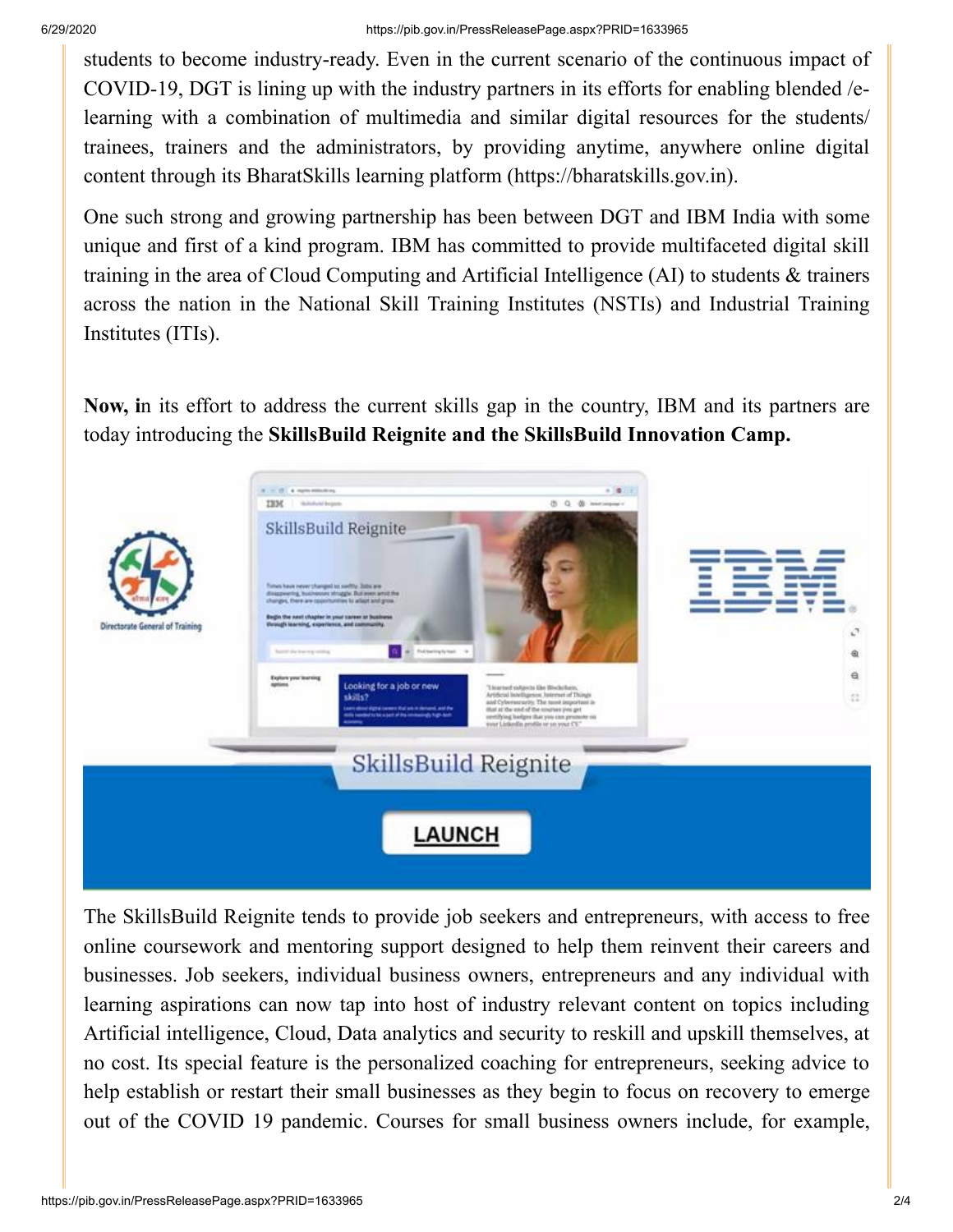financial management, business strategy, digital strategy, legal support and more. Plus, IBM volunteers will serve as mentors to some of the 30,000 SkillsBuild users in 100 communities in at least five major regions worldwide to help reinvigorate local communities.

**The SkillsBuild Innovation camp** is a 10 week program which supports 100 hours of structured learning to learners who are interested in gaining hands-on project experience to enhance learning and are intent on building their network and enhance their employability. With the guidance of expert facilitators, IBM volunteers and coaches, the students will be guided through the design thinking process and learn strategic methods to craft their problem statement, ideate creatively, solve complex problems more quickly, design an innovative user experience and tell compelling stories. The SkillsBuild Innovation Camp concludes with a pitch to facilitators, other teams, stakeholders and potential employers or investors.

**Background:** In November 2019, IBM India, in partnership with Directorate General of Training (DGT), Ministry of Skill Development and Entrepreneurship, Government of India, and its implementation partners, made the **SkillsBuild online learning platform** available to Indian students through Bharatskills ([https://bharatskills.gov.in\)](https://bharatskills.gov.in/) of DGT. Digital classrooms on this platform are available to students and instructors from the Industrial Training Institutes (ITIs) and technical education ecosystem in India. Within the first 6 weeks of its deployment in India, the platform has already benefited 4700 motivated learners from 15 states and Union Territories who have been able to continue their learning despite lockdowns and restrictions. It currently has impacted 14,135 learners who have completed 40,000 of courses and 77,000 hours of e-learning. SkillsBuild has been rated as India's Top 10 online learning platform by National Skills Network. According to the India Skill Report (2019), only 45.6% of the youth graduating from educational institutions are employable. This reflects the massive shortage of skilled workforce in the country.

Congratulating DGT and IBM India for their collaborative efforts to bridge the skills gap in the country through this initiative, Dr. Mahendra Nath Pandey, Union Minister of Skill Development and Entrepreneurship said**,** *"Today, we mark a significant milestone in supporting Centre's efforts in accelerating Indian economy's revival from the adverse effects of COVID with the launch of SkillsBuild Reignite and Innovation Camp, in collaboration with IBM India. In line with our Hon'ble Prime Minister Shri Narendra Modi's Skill India Mission, the Ministry has been working relentlessly to strengthen the skilling ecosystem and leverage the rise in demand for new-age skills by expanding industry cross-collaboration and creating learning pathways through digital learning platforms. IBM's expertise in*